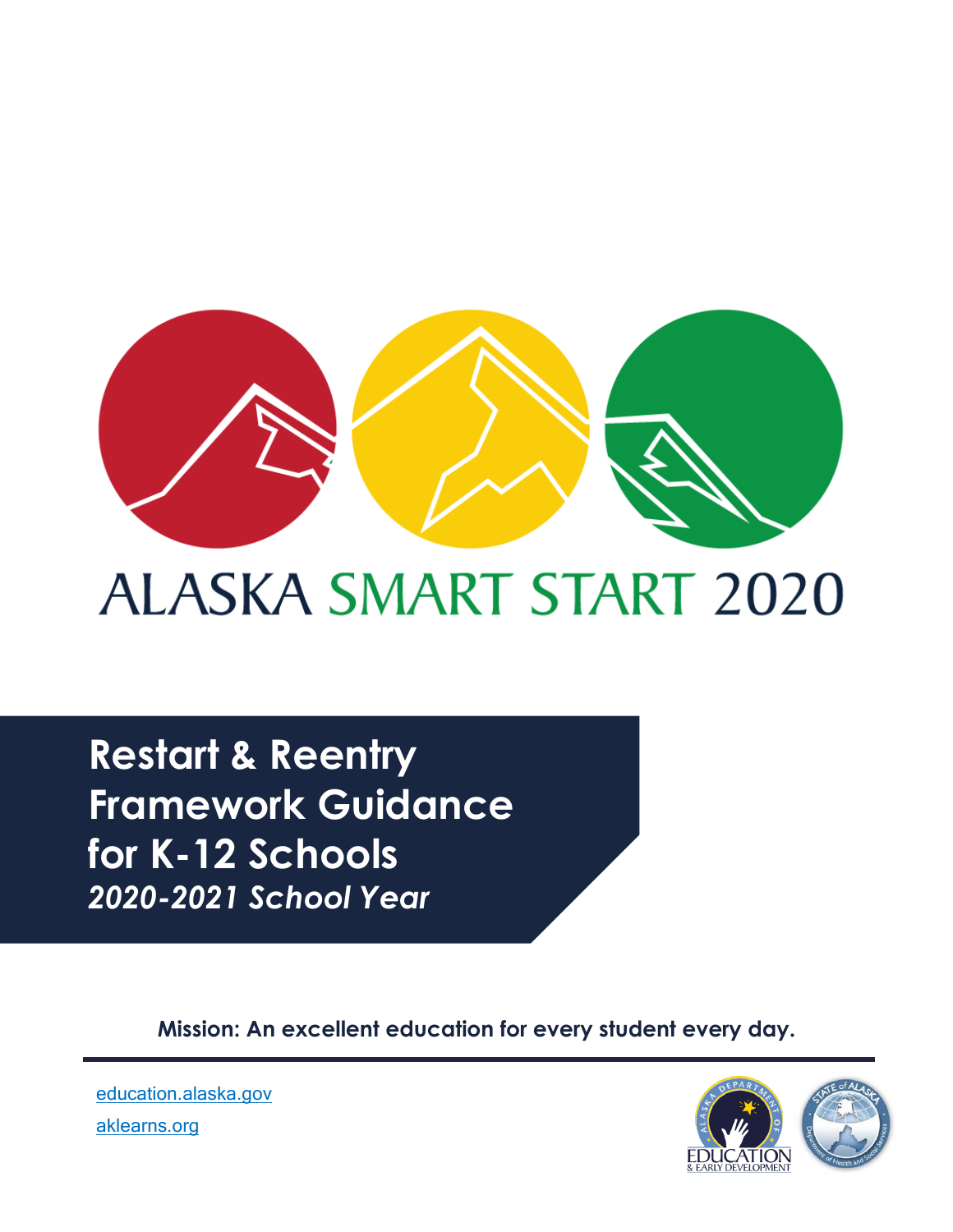

#### **A Message from the Commissioner**

*The only expectation of public education that eclipses its responsibility to provide an excellent education for every student every day is to take all necessary steps to ensure the health and safety of every student every day.*

*DEED is committed to continuing to work closely with district leadership, teachers, staff, and communities as they create plans to deliver education to their students for the upcoming school year.* 

*Sincerely, Dr. Michael Johnson Commissioner*

#### **Considerations and Recommendations for Alaska's Schools**

The Department of Education and Early Development (DEED), in partnership with the Department of Health and Social Services (DHSS), developed this guidance document to support planning and strategies for reopening schools. Alaska's 'Smart Start 2020' framework for K-12 schools provides a tiered approach based on COVID-19 pandemic risk levels per community. School districts and communities will work together to develop clear, actionable steps that are necessary for teaching and learning to continue throughout the 2020-2021 school year. These health parameters provide a basis for plans that are specific, actionable, and broad enough to be adaptable.

Alaska's Smart Start 2020 is built upon the guidance and recommendations of health officials and collaborative conversations with education stakeholders; it is aligned to the reopening guidelines that have been provided by our state and federal leaders; and it is designed to help districts prioritize the health and safety of students and teachers as they deliver instruction for the 2020-2021 school year.

DEED will continue to work with educators and partner organizations to provide guidance, recommendations, and resources to districts and schools navigating the academic, social, and emotional effects of the COVID-19 pandemic on students, families, and employees.

**Please Note:** Alaska's 'Smart Start 2020' framework provides considerations, recommendations, and best practices to ensure a safe and successful 2020-2021 school year. This guidance is not mandated, or state required. Local school districts have the authority, responsibility, and flexibility to make decisions to be responsive to their communities.

DEED is requesting each district use this framework to build a comprehensive plan for teaching and learning in the upcoming school year and submit the plan to the department. DEED will post district plans online for the public to view.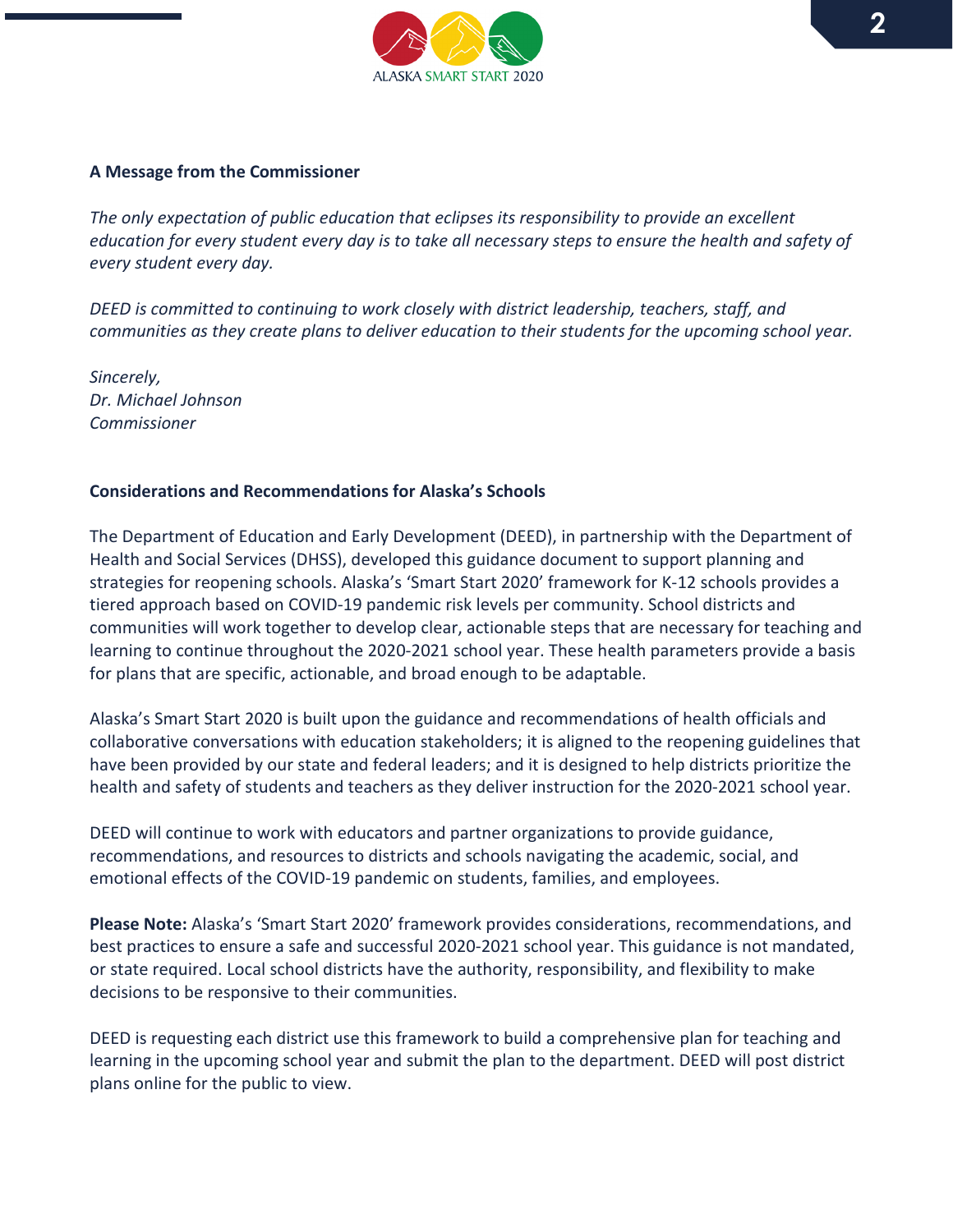

# **Introduction**

DEED, in partnership with DHSS, has developed a framework for Alaska's K-12 districts to plan for the restart of the 2020-2021 school year.

Using this framework, DHSS established health parameters for how schools can safely operate in a low, medium, and high risk environment.



With the support of DEED, districts will then build modular plans for how they will deliver education under each of these environments – focusing on three primary areas:

#### **1. Conditions for Learning**

- Health and Safety Protocols
- Parent and Family Engagement
- Wraparound Support and Community Services
- Transportation
- Trauma-Informed Practices and Social-Emotional Needs
- 'Welcome Back' Planning

#### **2. Continuity of Learning**

- Learning Gaps
- Interventions
- School Schedules
- Delivery Methods
- Professional Learning for Educators
- Staffing

# **3. Capacities for Learning**

- Connectivity
- Federal Funding and Flexibility
- Student Activities and Travel
- Facilities Use and Sanitation Funding
- Considerations Related to Negotiated Agreements

Each primary area has common elements (noted above in bullets), determined by education stakeholders, that districts will need to address in their plans they submit to DEED. DEED will publish district plans online for the public to view.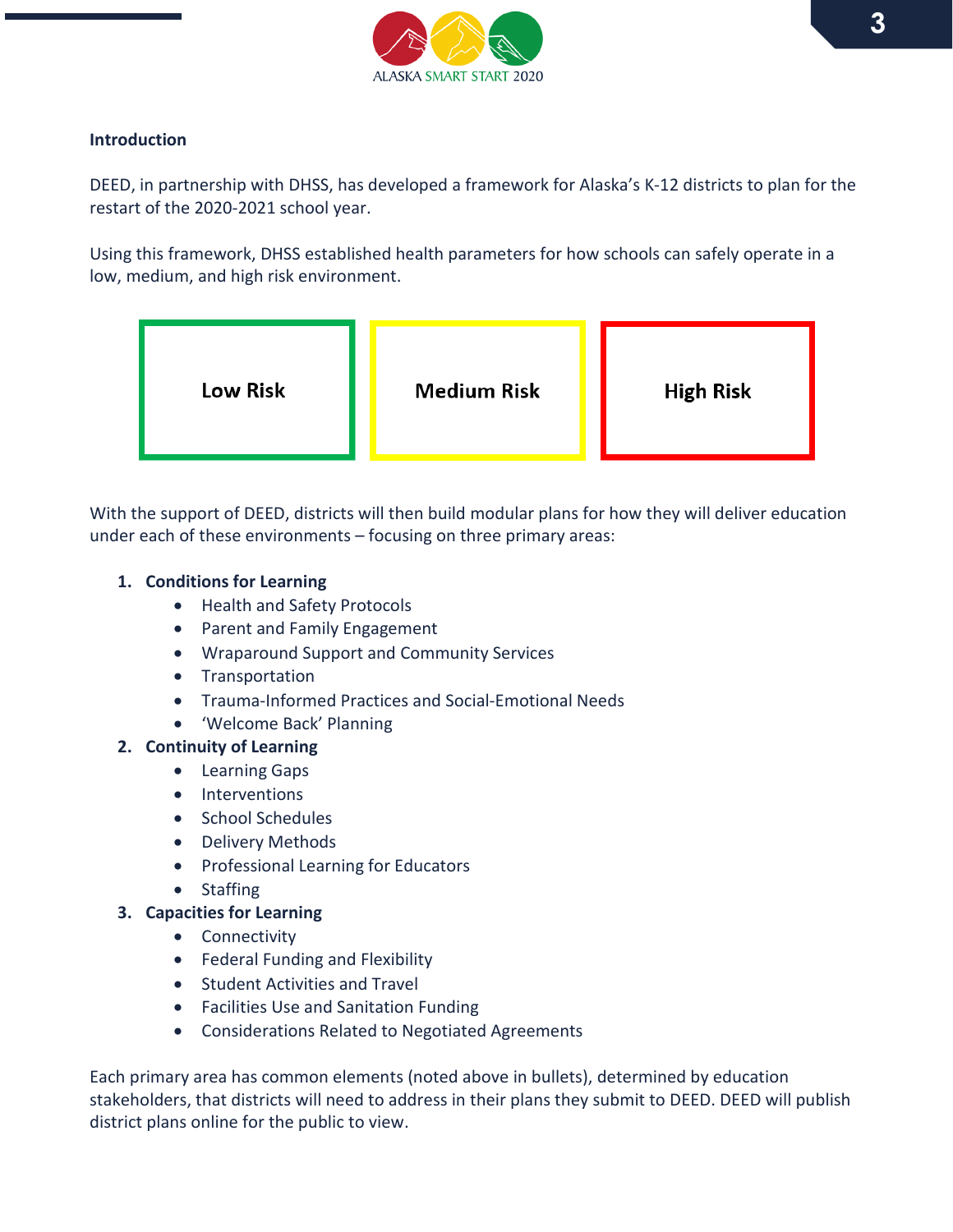

Below is an illustration of the framework districts will use to plan for the delivery of education. Listed under each primary area are the common elements districts will need to address in their plans.

|                                                                                                                                                                                                                                                                                                               | <b>Low Risk</b> | <b>Medium Risk</b> | <b>High Risk</b> |
|---------------------------------------------------------------------------------------------------------------------------------------------------------------------------------------------------------------------------------------------------------------------------------------------------------------|-----------------|--------------------|------------------|
| <b>Conditions for Learning</b><br><b>Health and Safety Protocols</b><br>$\bullet$<br>Parent and Family Engagement<br>$\bullet$<br>Wraparound Support and Community Services<br>$\bullet$<br>Transportation<br>$\bullet$<br>Trauma-Informed Practices and Social-Emotional<br>Needs<br>"Welcome Back" Planning |                 |                    |                  |
| <b>Continuity of Learning</b><br><b>Learning Gaps</b><br><b>Interventions</b><br>School Schedules<br><b>Delivery Methods</b><br>Professional Learning for Educators<br><b>Staffing</b>                                                                                                                        |                 |                    |                  |
| <b>Capacities for Learning</b><br>Connectivity<br>$\bullet$<br>Federal Funding and Flexibility<br>$\bullet$<br><b>Student Activities and Travel</b><br>$\bullet$<br>Facilities Use and Sanitation Funding<br>$\bullet$<br><b>Considerations Related to Negotiated Agreements</b><br>Other                     |                 |                    |                  |

Below are sample illustrations of how district plans can be modular to allow for flexibility in meeting the needs of each school/community's situation throughout the school year.

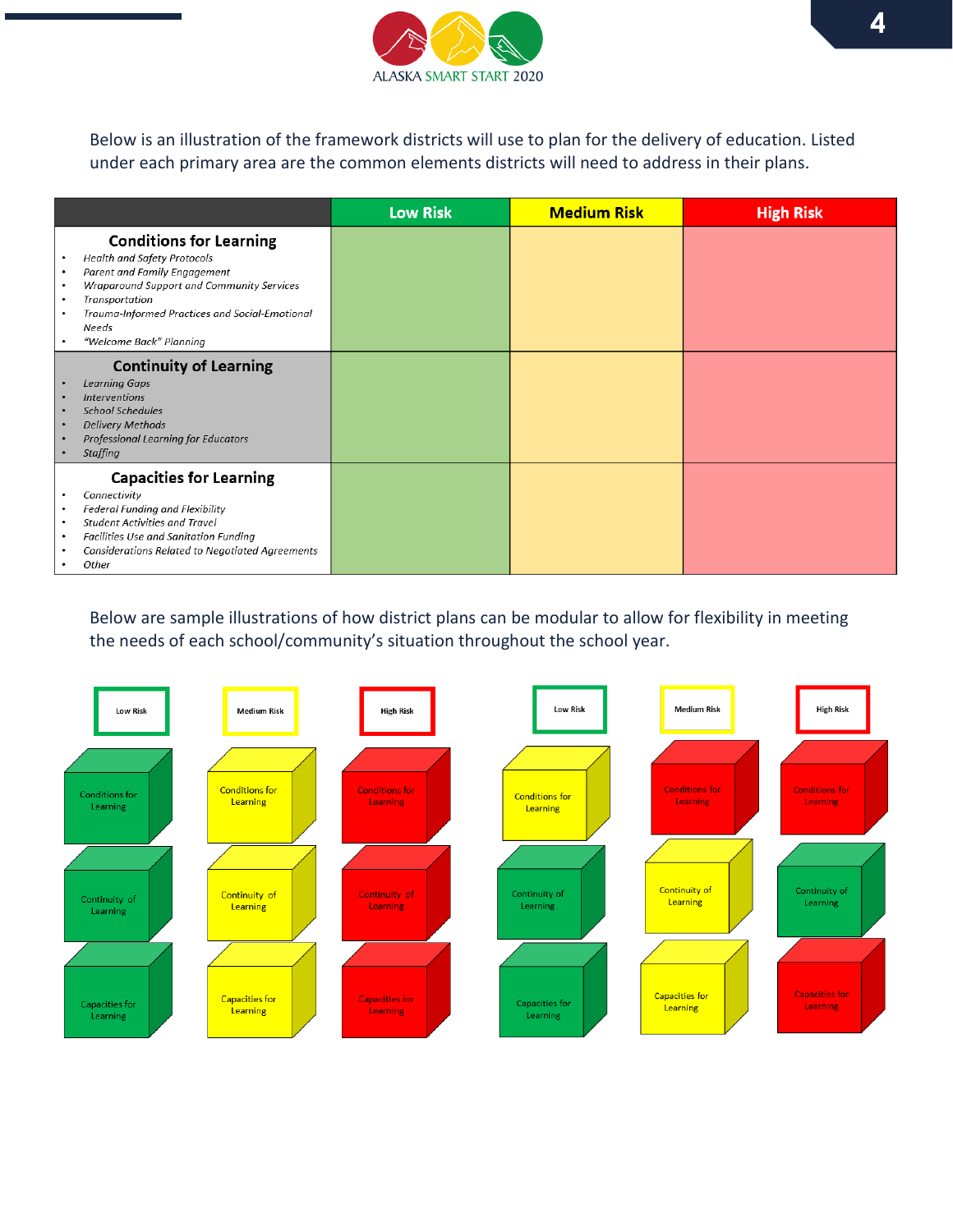

# **Definition of a Low, Medium, and High Risk School Environment Per Community**

| <b>High Risk</b>   | <b>Widespread community transmission.</b><br>High level of community transition: Outbreaks or increases in cases and<br>$\bullet$<br>recent laboratory-confirmed cases of COVID-19. |
|--------------------|-------------------------------------------------------------------------------------------------------------------------------------------------------------------------------------|
| <b>Medium Risk</b> | Some community transmission.<br>Low to moderate level of community transmission: Minimal amount of<br>laboratory confirmed cases of COVID-19 as determined by community.            |
| <b>Low Risk</b>    | No community transmission.<br>No laboratory-confirmed cases of COVID-19 in the last 14 days, and no<br>reported increase in the number of cases over the last 14 days.              |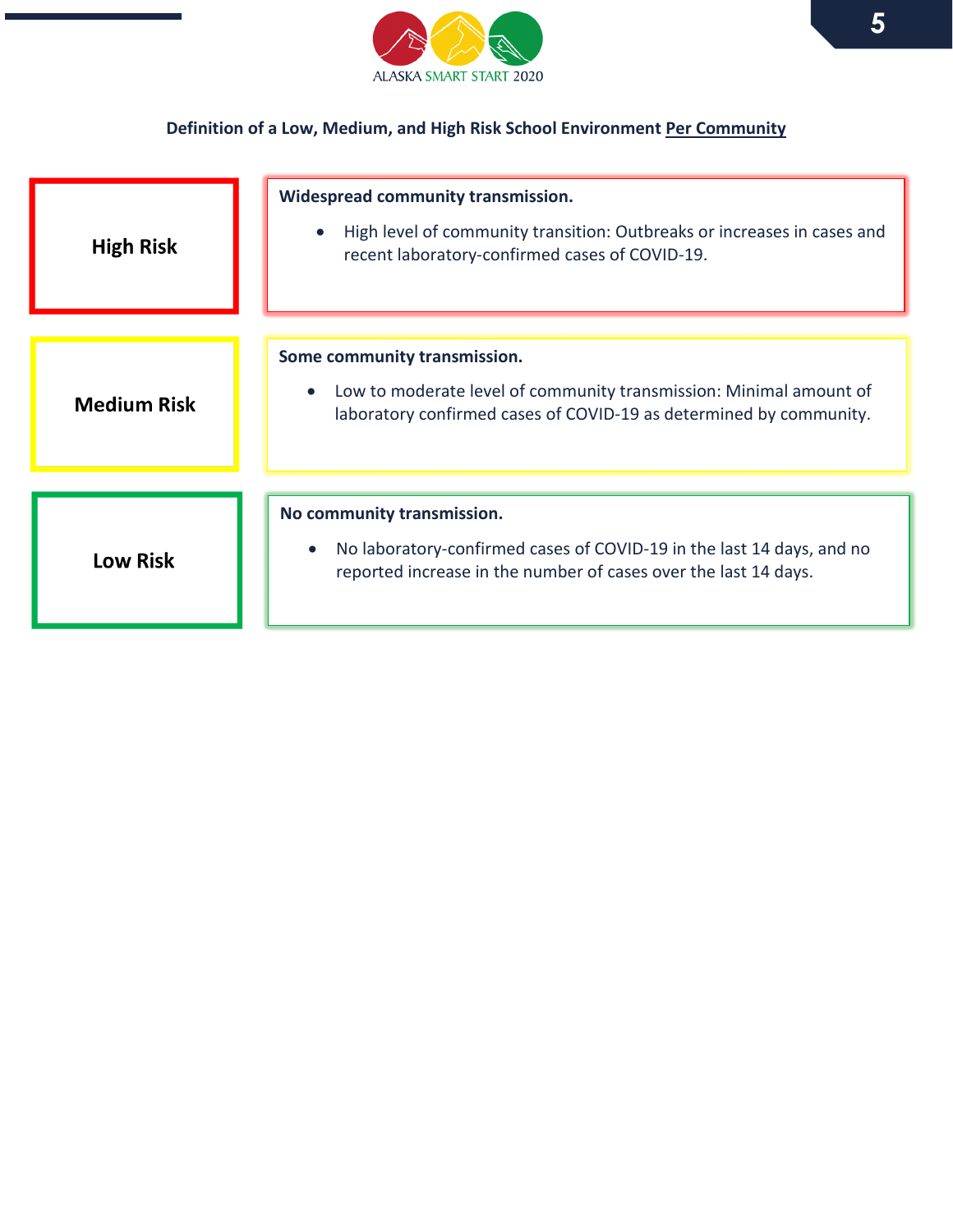

# **School Parameters for Safely Operating in a Low, Medium, and High Risk School Environment**

| <b>High Risk</b>   | Establish and maintain communication with local and state authorities to determine<br>current mitigation levels in your community.<br>Implement multiple social distancing strategies with EXTENDED SCHOOL DISMISSALS,<br>closing school buildings to students.<br>Cancel all field trips, inter-group events, sports events and extracurricular activities.<br>Implement distance learning until minimal community spread and local health officials<br>recommend school re-opening.<br>Follow guidelines from local and state health authorities on school re-opening.<br>$\bullet$                                                                                                                                                                                                                                                                                                                                                                                                                                                                   |
|--------------------|---------------------------------------------------------------------------------------------------------------------------------------------------------------------------------------------------------------------------------------------------------------------------------------------------------------------------------------------------------------------------------------------------------------------------------------------------------------------------------------------------------------------------------------------------------------------------------------------------------------------------------------------------------------------------------------------------------------------------------------------------------------------------------------------------------------------------------------------------------------------------------------------------------------------------------------------------------------------------------------------------------------------------------------------------------|
| <b>Medium Risk</b> | Implement multiple social distancing strategies for gatherings, classrooms, and<br>$\bullet$<br>movement through school buildings.<br>Limit the number of students per class and attendees per gathering to maintain six feet<br>$\bullet$<br>social distancing.<br>Alter schedules to reduce mixing of students (ex: stagger recess, entry/dismissal times).<br>$\bullet$<br>If feasible, conduct daily health checks (e.g. temperature screening and/or symptoms<br>$\bullet$<br>checking) of staff and students safely, respectfully, as well as in accordance with any<br>applicable privacy laws or regulations. Confidentiality should be maintained.<br>Consider distance learning in some settings or with vulnerable students and staff.<br>$\bullet$<br>Intensify cleaning and disinfection plan.<br>$\bullet$<br>Implement social distancing strategies on buses and other transportation of students.<br>Have a plan to protect vulnerable students and staff, those with chronic conditions,<br>special health care needs or disabilities. |
| <b>Low Risk</b>    | Consider ways to accommodate needs of children and families at high risk, including<br>supports for at-home learning.<br>Follow cleaning and disinfection plan.<br>Follow local community health guidelines for guidance on social distancing and group size<br>for classrooms based on community spread.                                                                                                                                                                                                                                                                                                                                                                                                                                                                                                                                                                                                                                                                                                                                               |
| <b>ALL Schools</b> | Coordinate with local health officials and monitor changes in community spread.<br>Teach and reinforce healthy hygiene. Ensure hand hygiene supplies are readily available<br>in school buildings.<br>Designate a staff person to be responsible for responding to COVID-19 concerns.<br>0<br>Monitor health clinic traffic. School nurses and other healthcare providers play an<br>important role in monitoring health clinic traffic and the types of illnesses and symptoms<br>among students.<br>Establish and implement a cleaning and disinfection plan following CDC guidance.<br>$\bullet$<br>Train all teachers and staff in the above safety actions. Consider conducting the training<br>$\bullet$<br>virtually, or, if in-person, ensure that social distancing is maintained.                                                                                                                                                                                                                                                             |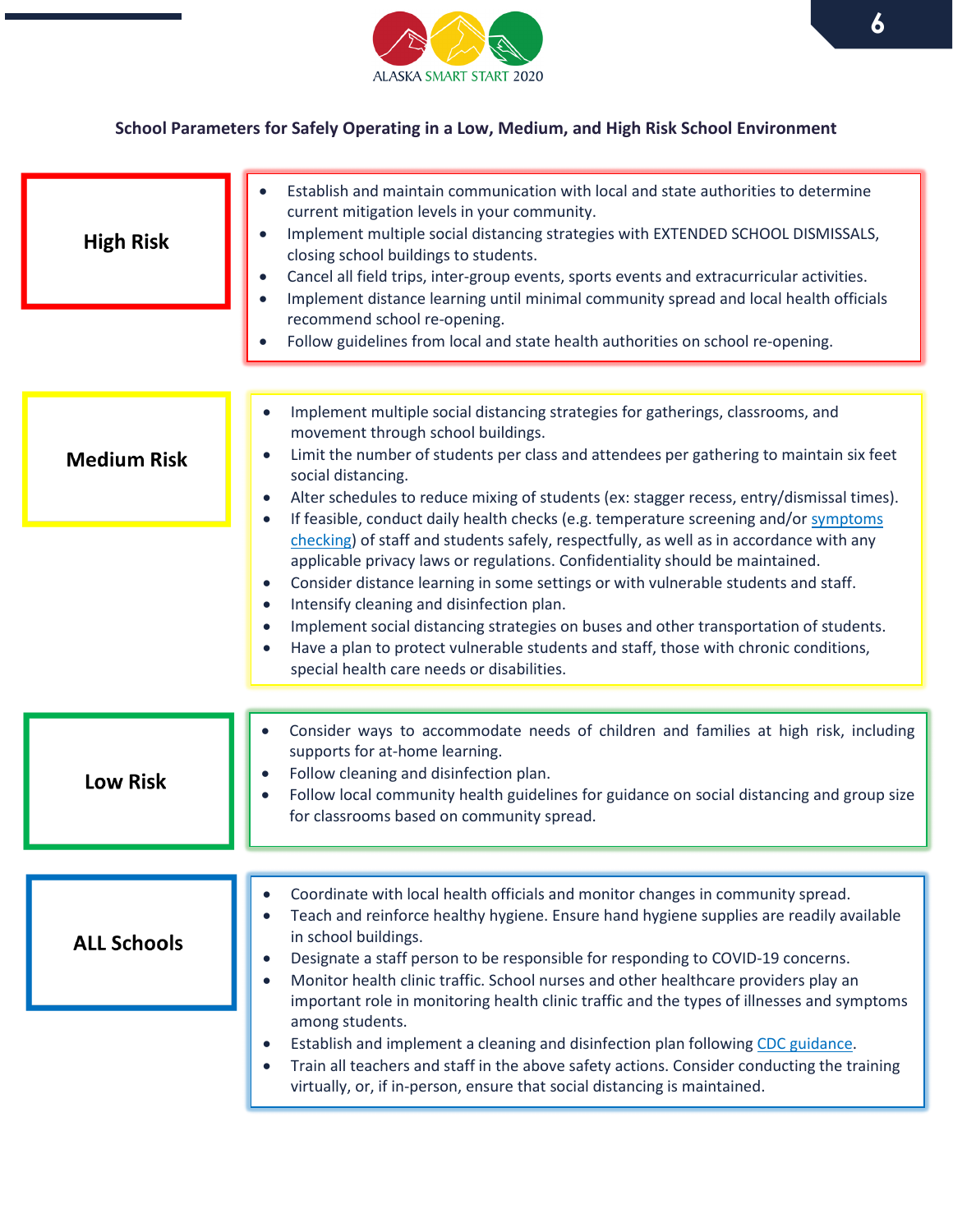

#### **Health Guidelines for Schools**

#### **Opening Schools**

#### **In all levels:**

- Establish and continue communication with local and state authorities to determine current COVID-19 disease mitigation in your community.
- Determine the school's readiness to protect and support staff and students who are at higher risk for severe illness and provide options for telework and virtual learning for these students and staff.
- Determine the school's readiness to screen students and employees upon arrival for symptoms and history of exposure.
- Follow CDC's guidance for [Schools and Childcare](https://www.cdc.gov/coronavirus/2019-ncov/community/schools-childcare/schools.html) Programs.
- Ensure that external community organizations that use the facilities will also follow the school's guidance.
- Students and staff at high-risk for COVID-19 include, but are not limited to, those with lung disease, moderate to severe asthma, heart disease, immune deficiency, diabetes, and that are over 60 years of age. Using this definition:
	- o Allow parents to make the best decision for their families regarding attendance and provide remote learning options.
	- $\circ$  Make decisions about school attendance for high risk individuals on a case by case basis in collaboration with the student's parent/guardian, medical provider and appropriate school staff.
	- $\circ$  Consider how to support staff who may be a high risk and who may feel more comfortable supporting students with remote learning options.

# **Safety Actions**

#### **Promote healthy hygiene practices in all levels:**

- Teach and reinforce washing hands and covering coughs and sneezes among children and staff.
- Teach and reinforce the use of face coverings among all staff. Face coverings may be challenging for students (especially younger students) to wear in all-day settings such as school. Face coverings should be worn by staff and encouraged in students (particularly older students) if feasible. Face coverings are most essential in times when physical distancing is difficult. Cloth face coverings are not the same as surgical masks, respirators, or personal protective equipment.
- Information should be provided to staff and students on proper use, removal, and washing of cloth face coverings. Face coverings are not recommended for babies or children under the age of 2, or for anyone who has trouble breathing, is unconscious, incapacitated or otherwise unable to remove the covering without assistance. Cloth face coverings are meant to protect other people in case the wearer is unknowingly infected (some people are infected with COVID-19 but do not have symptoms).
- Obtain adequate supplies to support healthy hygiene behaviors, including soap, hand sanitizer with at least 60 percent alcohol (for staff and older children who can safely use hand sanitizer), tissues, and no-touch trash cans.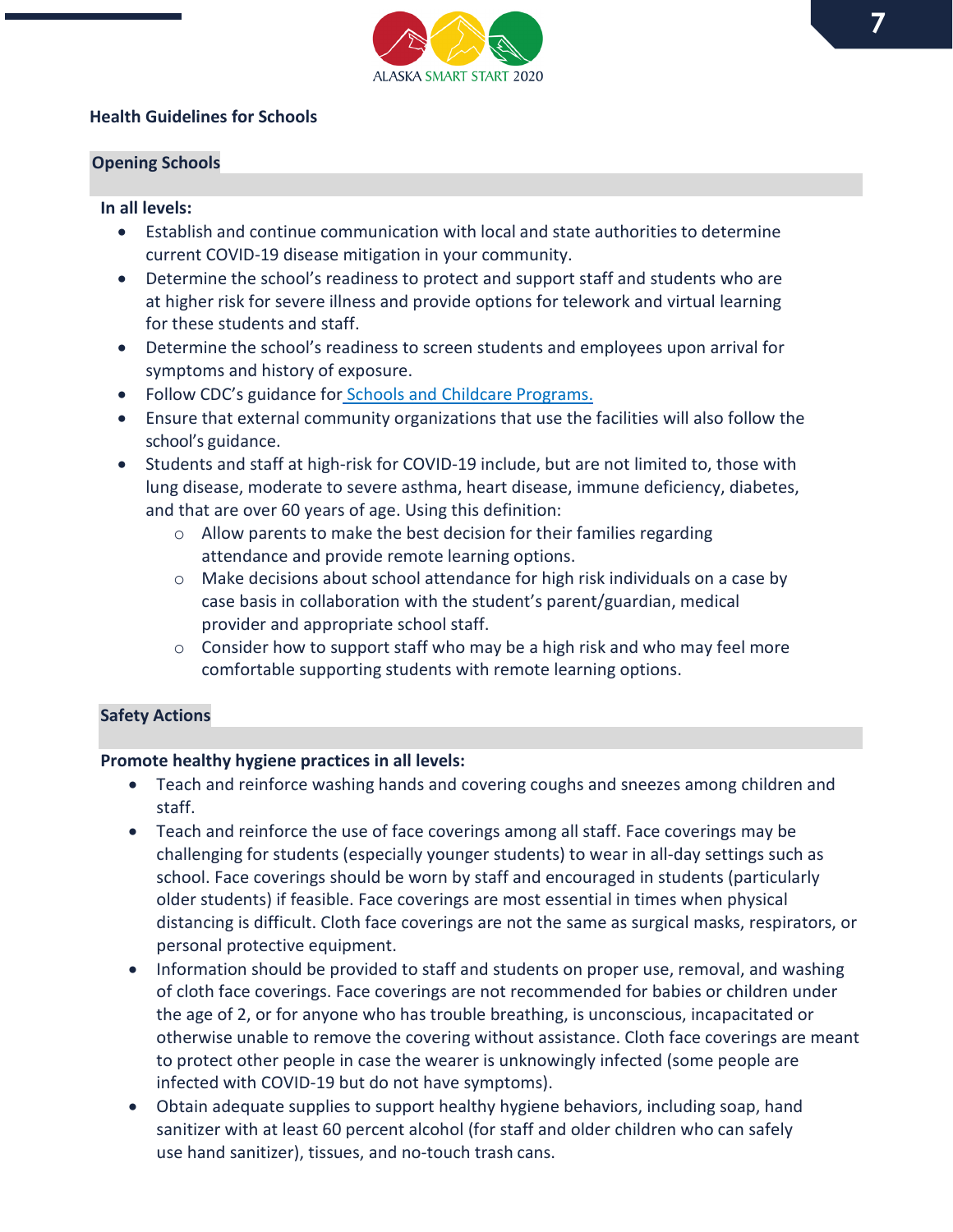

• Post signs on how to stop the spread of COVID-19, properly wash hands, promote everyday protective measures,and properly wear a face covering.

#### **All Schools: Intensify cleaning, disinfection, and ventilation**

- Clean and disinfect frequently touched surfaces within the school and on school buses at least daily (for example, playground equipment, door handles, sink handles, drinking fountains) and shared objects (for example, toys, games,art supplies, and sports equipment) between uses.
- For cleaning and disinfecting school buses, please see guidance fo[r bus transit](https://www.cdc.gov/coronavirus/2019-ncov/community/organizations/bus-transit-operator.html) operators.
- Ensure safe and correct application of disinfectants and keep products away from children.
- Ensure ventilation systems operate properly and increase circulation of outdoor air as much as possible by opening windows and doors, using fans, or other methods. Do not open windows and doors if they pose a safety or health risk (e.g., allowing pollens in or exacerbating asthma symptoms) to children using the facility.
- Take steps to ensure that all water systems and features (for example, drinking fountains, decorative fountains) are safe to use after a prolonged facility shutdown to minimize the risk of Legionnaires' disease and other diseases associated with water.

# **Promote Social Distancing**

 **High Risk:** Recommend distance learning for all students.

#### **Low and Medium Risk:**

- Ensure that student and staff groupings are as static as possible by having the same group of children stay with the same staff (all day for young children, and as much as possible for older children).
- Allow minimal mixing between groups.
- Limit gatherings, events, and extracurricular activities to those that can maintain social distancing, support proper hand hygiene, and restrict attendance of those from higher transmission.
- Maintain social distancing on van and bus transportation. If possible, seat students every other row, one student per seat (siblings can sit together) and maintain 6 feet of social distancing while entering and exiting buses. Bus drivers and attendants (and older children when possible) are encouraged to wear face coverings when entering the bus and while on the bus.
- Restrict nonessential visitors, volunteers, and activities involving other groups at the same time.
- Space seating/desks to at least six feet apart.
- Limit classroom based on six feet of social distancing per classroom.
- If possible, consider keeping communal spaces such as cafeterias closed. Otherwise, stagger use and disinfect in between use.
- If a cafeteria is typically used, serve meals in classrooms instead. Serve individually plated meals and hold activities in separate classrooms. Stagger arrival and drop-off times or locations, or put in place other protocols to limit direct contact with parents as much as possible.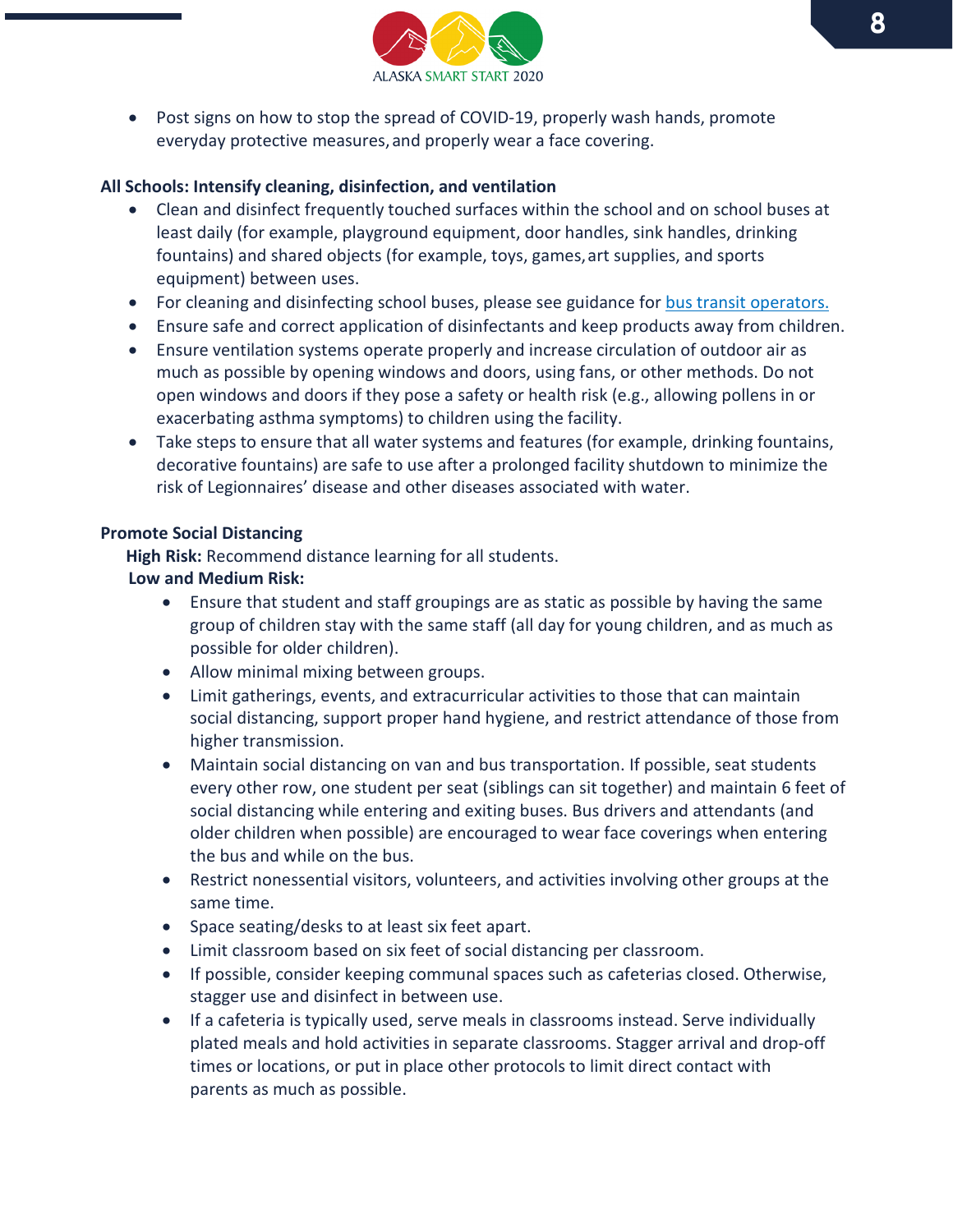

#### **Limit sharing: All Levels**

- Keep each child's belongings separated from others' and in individually labeled containers, cubbies, or areas.
- Ensure adequate supplies to minimize sharing of high touch materials to the extent possible (art supplies, equipment, etc. assigned to a single student) or limit use of supplies and equipment by one group of children at a time and clean and disinfect between uses.
- If food is offered at any event, have pre-packaged boxes or bags for each attendee instead of a buffet orfamily-style meal. Avoid sharing of foods and utensils.
- Avoid sharing electronic devices, toys, books, games, and learning aids.

# **Train All Staff**

• Train all teachers and staff in the above safety actions. Consider conducting the training virtually, or, if in-person,ensure that social distancing is maintained.

# **Monitoring and Preparing**

#### **Check for signs and symptoms:**

- If feasible, conduct daily health checks (e.g. temperature screening and/or symptoms [checking\)](https://www.cdc.gov/coronavirus/2019-ncov/symptoms-testing/symptoms.html?CDC_AA_refVal=https%3A%2F%2Fwww.cdc.gov%2Fcoronavirus%2F2019-ncov%2Fabout%2Fsymptoms.html) of staff and students safely, respectfully, as well as in accordance with any applicable privacy laws or regulations. Confidentiality should be maintained. Or require parents do temperature screening before sending to school, keeping any child home if showing symptoms of COVID-19.
- School administrators may use examples of screening methods in CDC's supplemental [Guidance forChild Care Programs that Remain Open](https://www.cdc.gov/coronavirus/2019-ncov/community/schools-childcare/guidance-for-childcare.html) as a guide for screening children and CDC's [General Business FAQs](https://www.cdc.gov/coronavirus/2019-ncov/community/guidance-business-response.html) forscreening staff.
- Staff should stay home if they are sick and parents should keep sick children at home.

# **Plan for when a staff, child, or visitor becomes sick:**

- Work with school administrators, nurses, and other healthcare providers to identify an isolation room or area toseparate anyone who exhibits COVID-like symptoms. School nurses and other healthcare providers should us[e Standard and Transmission-Based](https://www.cdc.gov/infectioncontrol/basics/transmission-based-precautions.html)  [Precautions](https://www.cdc.gov/infectioncontrol/basics/transmission-based-precautions.html) when caring for sick people. See: [What Healthcare Personnel Should Know](https://www.cdc.gov/coronavirus/2019-nCoV/hcp/index.html?CDC_AA_refVal=https%3A%2F%2Fwww.cdc.gov%2Fcoronavirus%2F2019-ncov%2Fhcp%2Fcaring-for-patients.html)  [About Caring for Patients with Confirmed or Possible COVID-19 Infection.](https://www.cdc.gov/coronavirus/2019-nCoV/hcp/index.html?CDC_AA_refVal=https%3A%2F%2Fwww.cdc.gov%2Fcoronavirus%2F2019-ncov%2Fhcp%2Fcaring-for-patients.html)
- Establish procedures for safely transporting anyone sick home or to a healthcare facility.
- Notify local health officials, staff, and families immediately of a possible case while maintaining confidentiality as required by the [Americans with Disabilities Act](https://www.ada.gov/) (ADA).
- Close off areas used by a sick person and do not use before cleaning and disinfection. Wait 24 hours before youclean and disinfect. If it is not possible to wait 24 hours, wait as long as possible. Ensure safe and correct application of disinfectants and keep disinfectant products away from children.
- Advise sick staff members not to return until they have met CDC criteria to discontinue [home isolation.](https://www.cdc.gov/coronavirus/2019-ncov/hcp/disposition-in-home-patients.html)
- Inform those who have had close contact to a person with COVID-19 to stay home, self-monitor for symptoms, and follow [CDC guidance](https://www.cdc.gov/coronavirus/2019-ncov/if-you-are-sick/steps-when-sick.html) if symptoms develop. Provide options for virtual learning. If a person does not have symptoms follow appropriate CDC guidance for [home isolation.](https://www.cdc.gov/coronavirus/2019-ncov/php/public-health-recommendations.html)